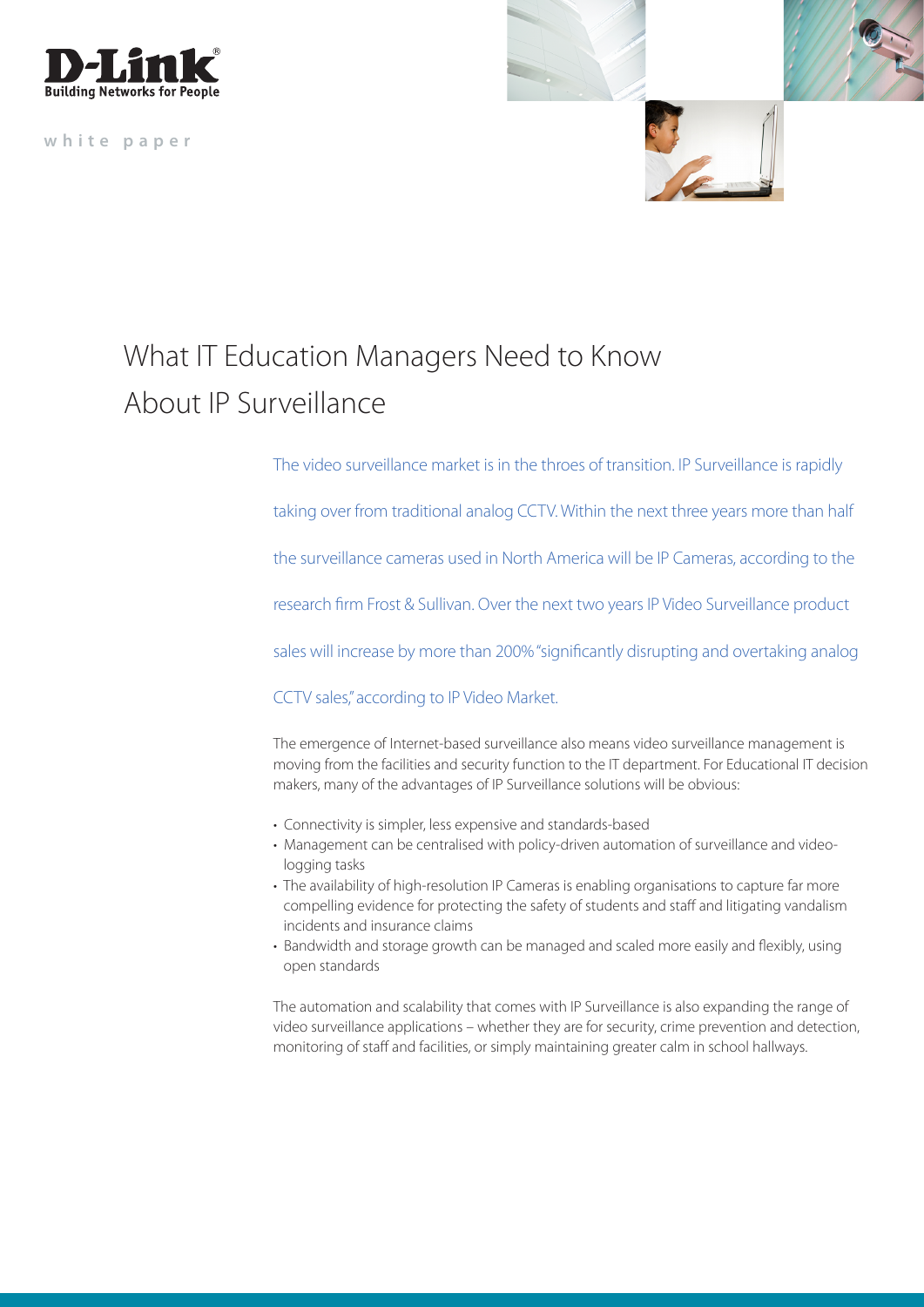For most IT decision makers the question is not whether IP Surveillance offers the best solution: The question is how to build the best IP surveillance solution for your district.

## What you Should Know

IP Cameras are getting better, becoming less expensive and are providing better resolution than ever before. Megapixel cameras, for example, feature resolution three times greater than analog CCTV cameras and can be used for applications that require the viewing of finer details, such as personal identification for security or crime prevention or application of various kinds of image processing, from license plate recognition to recording lectures for distance learning applications. Alternatively, megapixel cameras can reduce the number of cameras organisations need to deploy.

Most IP surveillance solutions will contain a mix of camera types for different applications. A savvy vendor can help with the appropriate camera placement and lenses to satisfy your coverage requirements. One consideration is how large the image of interest is as a percentage of the total frame. UK police guidelines, for example, suggest that for standard CCTV analog resolution, people relative to frame size need to be:

- 5% to support watching movement of people
- 10% to count and keep track of each person in frame
- 50% to recognise someone you know or spot presence of someone you don't know
- 120% to record high-quality facial images to prove identity

Megapixel resolution reduces these requirements by a factor of 3 versus the lower resolution of analog.

**Power Over Ethernet.** Power over Ethernet, or PoE, provides approximately 15 watts of power to the end device, which is more than enough for most of today's IP cameras. Some of the newest cameras have a reduced energy footprint that requires as little as 2 watts of power. PoE+ extends power to approximately 25 watts to support such features as pan/tilt/zoom.

Other camera features to look for include:

- Motorised pan/tilt/zoom for flexible viewing angles
- User-selectable compression codecs including H.264
- 2-way audio support for challenge and communication at entrances
- Security encryption
- Low-light sensitivity
- Aluminium casing for optimal heat dissipation and superior camera protection
- Web-based remote access
- Cold-resistant outdoor enclosures
- Wi-Fi support for camera placement without running Ethernet cable

## Building an End-to-End Solution

With all of the advantages of IP surveillance, there are also challenges that can be best dealt with by understanding and evaluating an end-to-end solution. Among the considerations for IT are: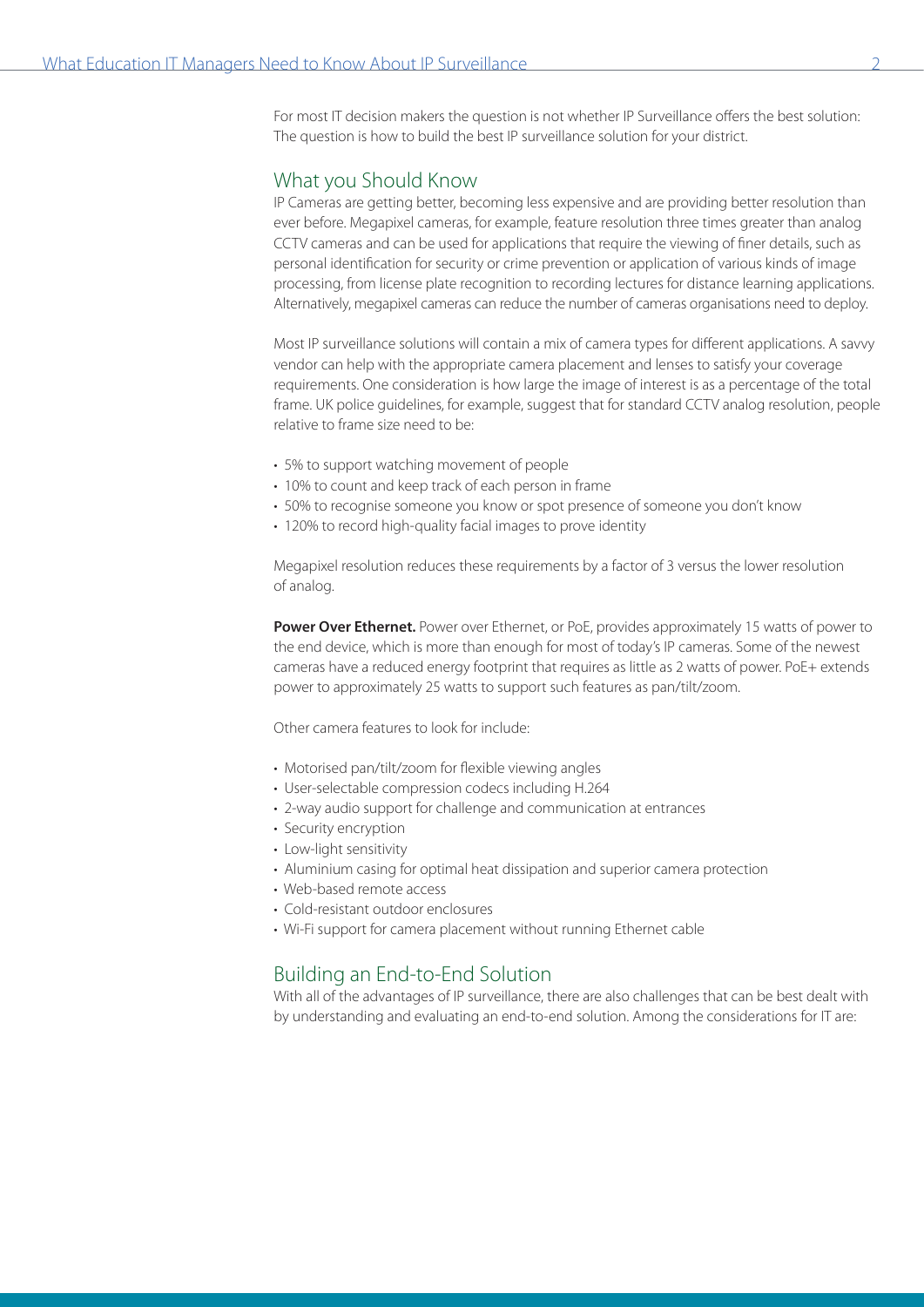**Central Management.** Given the ability to extend the reach of your video surveillance networks, IT should consider the ability to control and configure the cameras centrally, from any location. Centralised management enables organisations to set policies for usage that enhance security and allow control of such features as automated snapshot, event, alarm and motion detection.

**802.11n Wireless.** There are times when you will want your network to extend beyond where it may be feasible to have a physical connection, such as a remote area of a parking lot or the edge of a large campus. Wireless capabilities enable you to place cameras in these areas to extend your network and reach a broader area. 802.11n is the latest IEEE standard for WiFi, enabling transfer rates of up to 600 MBPs over distances covering up to 300 meters between switches. Flexible WiFi architecture for forwarding at the AP may be required to prevent the increased bandwidth of 802.11n from bottlenecking on a centralised controller and swamping your network core.

Managing bandwidth can only be done from the perspective of overall network capabilities. While improving data compression technology will continue to reduce the bandwidth required for streaming video, there is no question that careful planning and management is required. Among the considerations are:

**QoS.** Quality of service is especially important for video surveillance, where viewing in real time is critical. If you are using video surveillance over a multi-campus IP network that also supports VoIP, you need to have sufficient bandwidth and set QoS priorities appropriately to keep mission-critical functions such as streaming video courseware from being swamped by surveillance feeds.

**Network storage.** The expanded use of video, sometimes with video feeds piped back from remote locations to a data center running a security application and storage, can create challenges in managing both network bandwidth and network storage. The demand for storage used for video surveillance is expected to exceed 3.2 exabytes of capacity within the next three years, according to the research firm Global Information Inc., which also notes that iSCSI SANs are the fastest growing solution for video surveillance storage.

The best way to approach building this solution is to find a vendor that provides not only the IP cameras at the edge of the network, but also the switching infrastructure at the back end – for both wired and wireless applications – as well as the Storage Area Networks that are critical to the successful deployment and scaling of IP Surveillance.

## D-Link's Unified Approach

D-Link is a leading end-to-end solutions provider with a full line of IP Surveillance Cameras, Network Switches and IP Storage. By providing a one-stop shop for the entire IP Surveillance network infrastructure, D-Link enables customers to get their systems up and running quickly and smoothly with the assurance that all of the pieces will work together and be supported by one supplier.

D-Link IP Surveillance solutions are field proven and certified with leading video surveillance software solutions for sophisticated educational applications. The company's nationwide field service organisation and extensive network of value added resellers apply educational expertise to integrate D-Link's IP Surveillance equipment into the larger security solution appropriate for your situation.